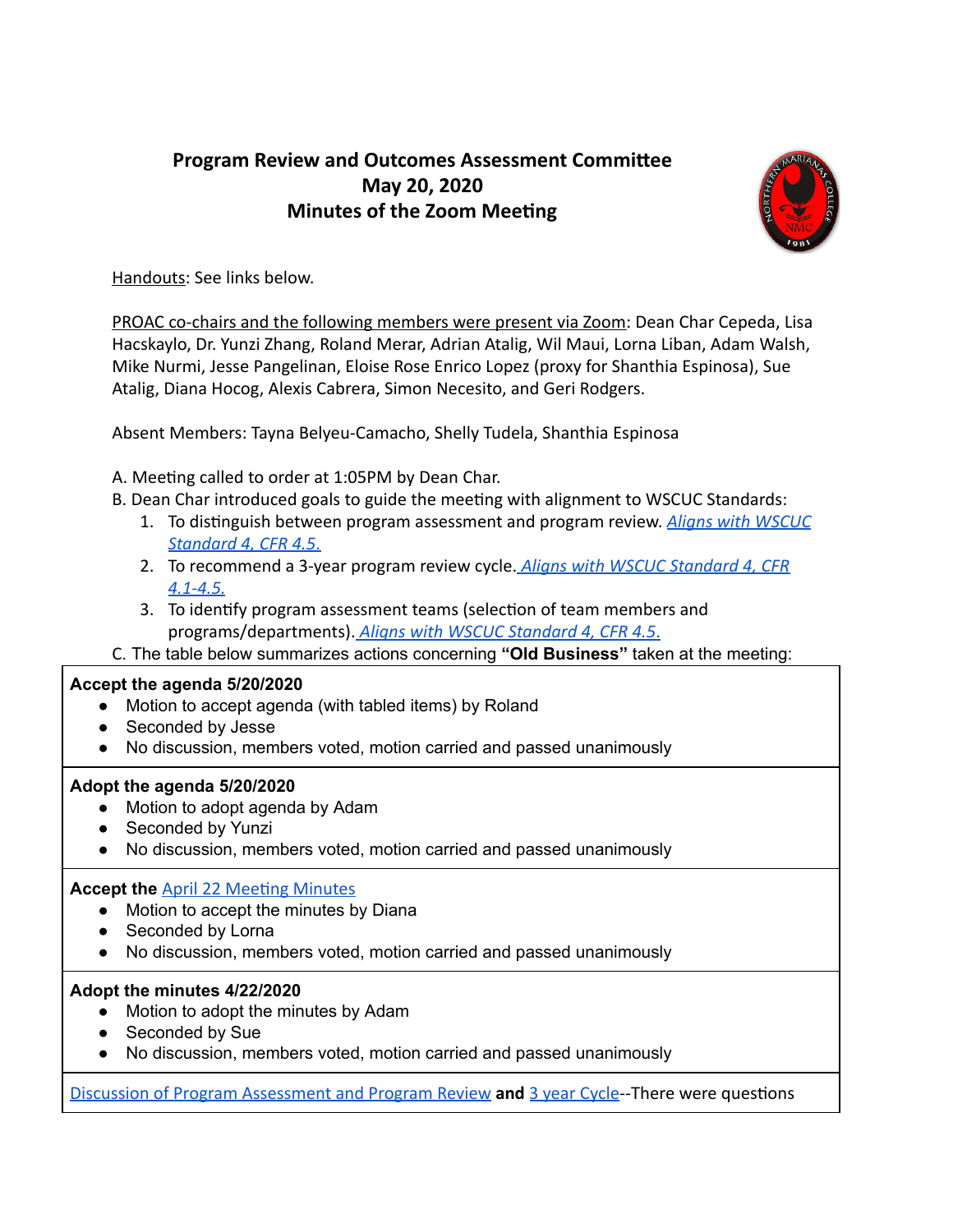raised about which programs are being assessed. Dean Char clarified that a call for only academic programs was done for AY 2019-2020, but that this would change for the next year. There was also a question about which programs would need to complete the Self-Study Report (now renamed the Program Review Report or PRR). Additionally, revision of the PRR, will be the work of PROAC, especially the non-academic version so that it aligns with administrative services. Current samples of the **Academic and Non-Academic PRR** are in the PROAC Folder. There was clarification by Lisa as to which form was given to BAFC for consideration. Lastly, there was a question about the rationale for the A, B, C grouping and how programs were assigned. Dean Char clarified that the programs that were the most ready or prepared to submit data for program assessment were placed in group A. Programs that needed more support were placed in groups B and C so that they could have additional cycles for assistance. More work on program placement will be done over the summer. She reminded the committee the expectation is for all areas to complete their PAF for the upcoming year. Lisa added that PAFS will be completed in AMS Taskstream. Diana shared her experience of starting PAF in AMS. After confirming there was no further discussion, Dean Char then asked the committee to officially recommend the *general* cycle (with greater details forthcoming after the cycle has been presented to LT and LSS).

- Motion to officially recommend the 3-year Cycle by Roland
- Seconded by Adam
- **●** Members voted, motion carried and passed unanimously

Program Assessment Team Selection: 5 team leads (Dr. Yunzi Zhange, Lorna Liban, Mike Nurmi, Roland Merar, Wil Maui) selected [team members and programs to review](https://drive.google.com/file/d/1g8i2wH0lh5skzTMIdluM7d4QA_D-Fal7/view?usp=sharing) as shown below:

| PROAC Review Teams (as of May 2020) |                                       |                                                                                                                       |
|-------------------------------------|---------------------------------------|-----------------------------------------------------------------------------------------------------------------------|
| <b>Team Leader</b>                  | <b>Team Members</b>                   | Program to be<br>reviewed                                                                                             |
| Yunzi Zhang                         | Jesse Pangelinan<br>Simon Necesito    | <b>BS Education</b><br>English Language Institute (ELI)<br>Adult Basic Education (ABE)<br>Distance Learning Education |
| Lorna Liban                         | Sue Atalig<br>Diana Hocog             | I iberal Arts<br>Developmental Math<br>AS Natural Resources Mgt<br>Rota Center                                        |
| Mike Nurmi                          | Adam Walsh<br><b>ASNMC President</b>  | AA Business<br>AAS Business Administration<br>AAS Hospitality Mgt<br><b>BS Business Mgt</b>                           |
| Roland<br>Merar                     | Alexis Cabrera<br>Adrian Atalig       | AAS Criminal Justice<br>AS Nursina<br>Prior Learning Assessment                                                       |
| Wil Maui                            | Shelly Tudela<br>Tayna-Belyeu-Camacho | ABE Workforce<br>Adult Secondary School<br>Learning and Student Success                                               |

Due to time constraints, the task for groups was tabled. The task was to break into separate Zoom sessions to discuss the **PAF**, the [rubric](https://drive.google.com/file/d/11EywV5QkiwQyCmpWVcfxSXzZi0R1OF0S/view?usp=sharing), and to share questions, concerns, & recommendations. It was clarified that PAFs will be submitted by specific program/department leaders (selected by